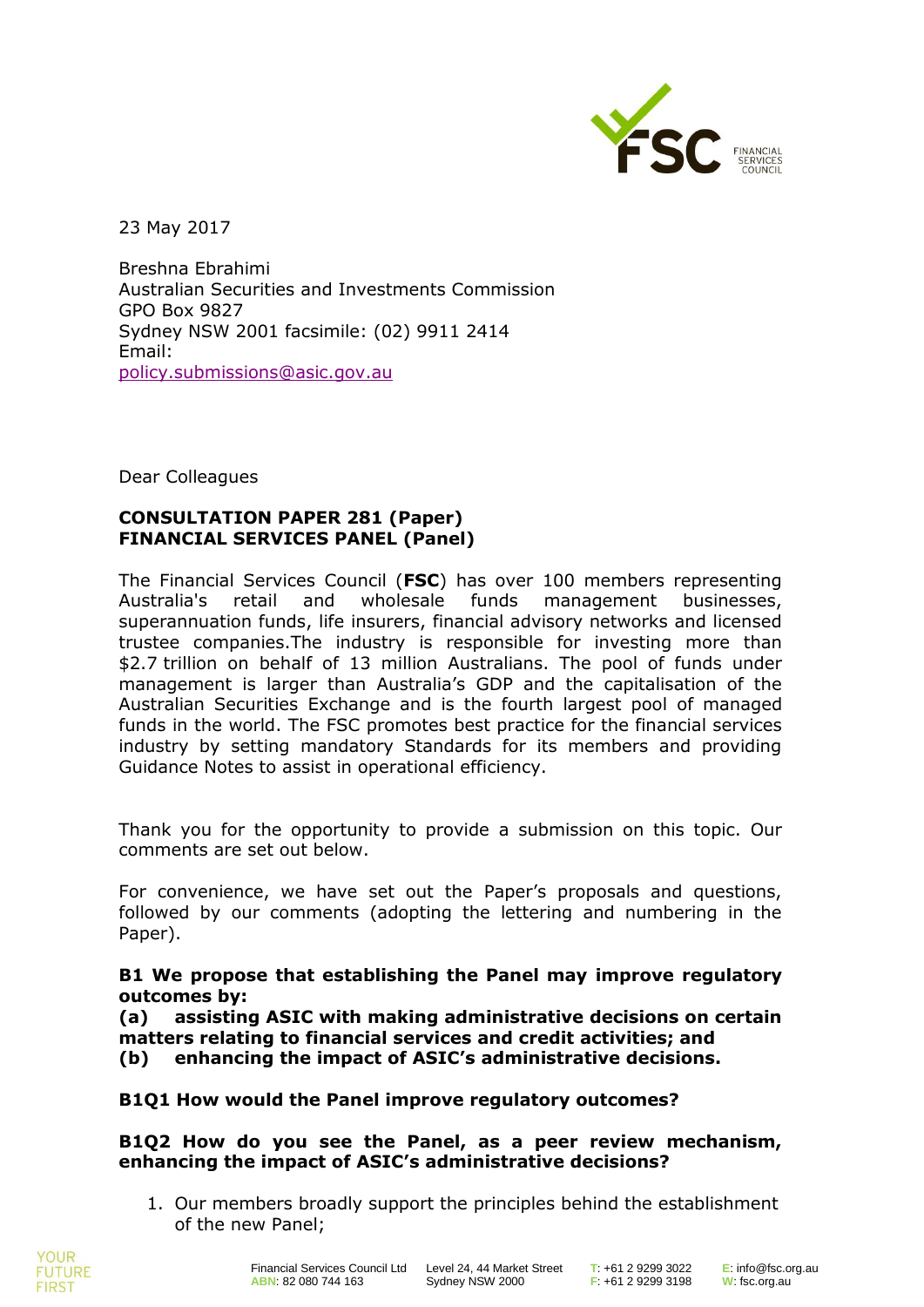- 2. In our view, a peer review body such as the Panel would be a positive approach to removing "bad apples" from the financial services industry, particularly where there have been "problem areas;"
- 3. We have witnessed the positive effectiveness of other Australian peer review bodies, such as the Takeovers Panel and the Markets Disciplinary Panel (**MDP**) for ASX and ASX24, which deals with narrower issues related to disciplinary action against ASX market participants and market operators for alleged breaches of the Market Integrity Rules. We acknowledge that the proposed Panel would hear a broader range of issues related to misconduct in the provision of "financial services" and certain "credit activities", as opposed to a specific set of rules (i.e. Market Integrity Rules), issues and processes;
- 4. Therefore, we suggest that the proposed Panel may in fact require different "benches" or divisions i.e. for consumer banking and credit cards vs custodian services vs OTC traded markets, similar to the MDP. This way, the various benches would consist of the relevant experts, which would further enhance the impact and outcomes of ASIC's administrative decisions;

**C1 We propose that when a matter is referred to the Panel, the Panel would be responsible for determining whether ASIC will make a banning order against an individual for misconduct in the course of providing financial services (as defined in s766A of the Corporations Act) and/or engaging in credit activities (as defined in s6 of the National Credit Act). Specifically, the Panel would consider banning orders for misconduct by financial services participants (excluding corporate AFS licensees) and participants in the credit industry.**

**C1Q1 What are your views on the Panel initially only being referred matters to consider that relate to the making of banning orders?**

#### **C1Q2 What other areas of regulatory priority should be included in the scope of the matters to be considered by the Panel (in addition to individual misconduct in the financial services and credit industries) either now or in the future?**

5. Generally, we consider it desirable to give in principle support for an increase in or expansion of the Panel's scope to enable it to hear other areas of regulatory priority as this may give the Panel more flexibility (similar to that of the MDP) and enable the Panel (consisting of market experts) to produce more targeted outcomes. As seen with the MDP, orders made by the peer review body are specific, and can assist in setting or driving new or better industry standards, whilst fostering industry "buy-in" and input, particularly in topics and areas where ASIC may not have the same level of expertise in-house;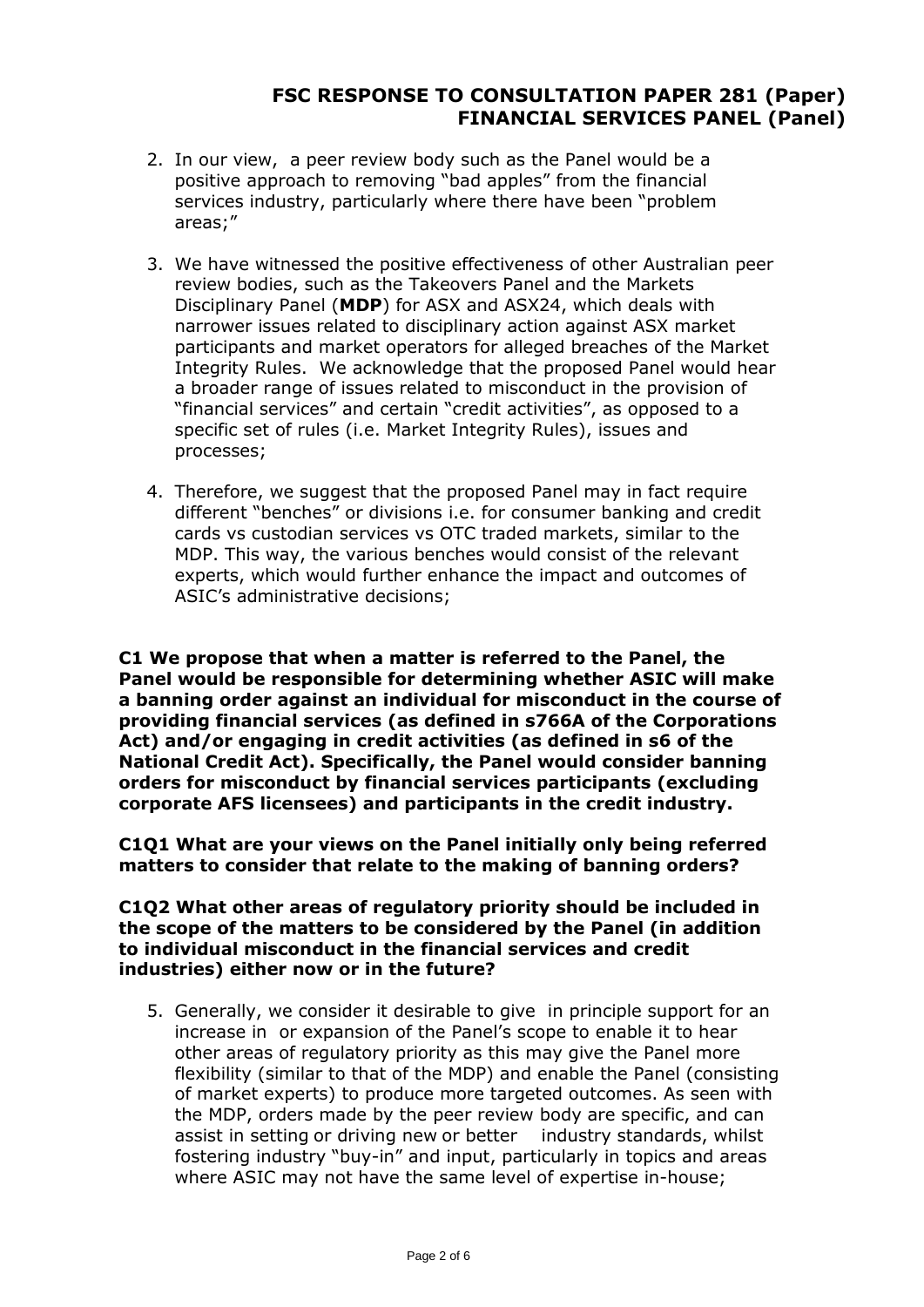- 6. However, we believe that further detailed consultation between ASIC and the industry would be required before the Panel's scope is broadened beyond banning orders. In particular, we are concerned that the delegation of ASIC's more serious powers i.e. to refuse a licence, or to vary, suspend or revoke a license may not be appropriate for peer review and should remain with ASIC;
- 7. We acknowledge that if the scope of the Panel is expanded too far, this may create challenges whereby the Panel is setting new industry standards through its delegated powers, which may be inconsistent with overarching ASIC policies. There needs to be consistency in the direction taken by the Panel's decision-making, and changes to ASIC's policies. Otherwise, this may lead to a conflict between industry standards and ASIC policies ( to which the industry is ultimately required to adhere);
- 8. We do note that clarification is requires as the mechanics of how the final decision to implement banning orders would be made. Would ASIC make the ultimate decision as to whether a banning order is made based on the Panel's recommendation following the hearing, or would the Panel make the banning order itself?
- 9. In the normal course, we would anticipate that, as with other similar bodies and powers, decisions made by ASIC or the Panel can be subject to further review or appeal. We do note of course that the intent of such bodies is to minimise the risk of further , complex proceedings, either by the regulator or in the legal process; however, it is important in our view that appropriate review rights be retained;

**C2 In deciding whether to refer a matter to the Panel, we would consider whether it is appropriate for peer review because of its significance, complexity or novelty. Whether a matter is appropriate will depend on the facts of each matter. In addition, we would take into account:**

**(a) the objects of Ch 7 of the Corporations Act, that is to promote:**

**(i) confident and informed decision making by consumers of financial products and services while facilitating efficiency, flexibility and innovation in the provision of those products and services; and**

**(ii) fairness, honesty and professionalism by those who provide financial services; and**

**Note: See s760A(a) and (b) of the Corporations Act. We also take into account the objects of the ASIC Act as contained in s1(2). (b) the objects of the National Credit Act, that is to better inform consumers and prevent them from being in unsuitable credit contracts.**

**Note: See s111 in Div 1 of Ch 3 of the National Credit Act.**

**C2Q1 Is 'complexity, significance or novelty' an appropriate measure for the types of matters to be considered by the Panel?**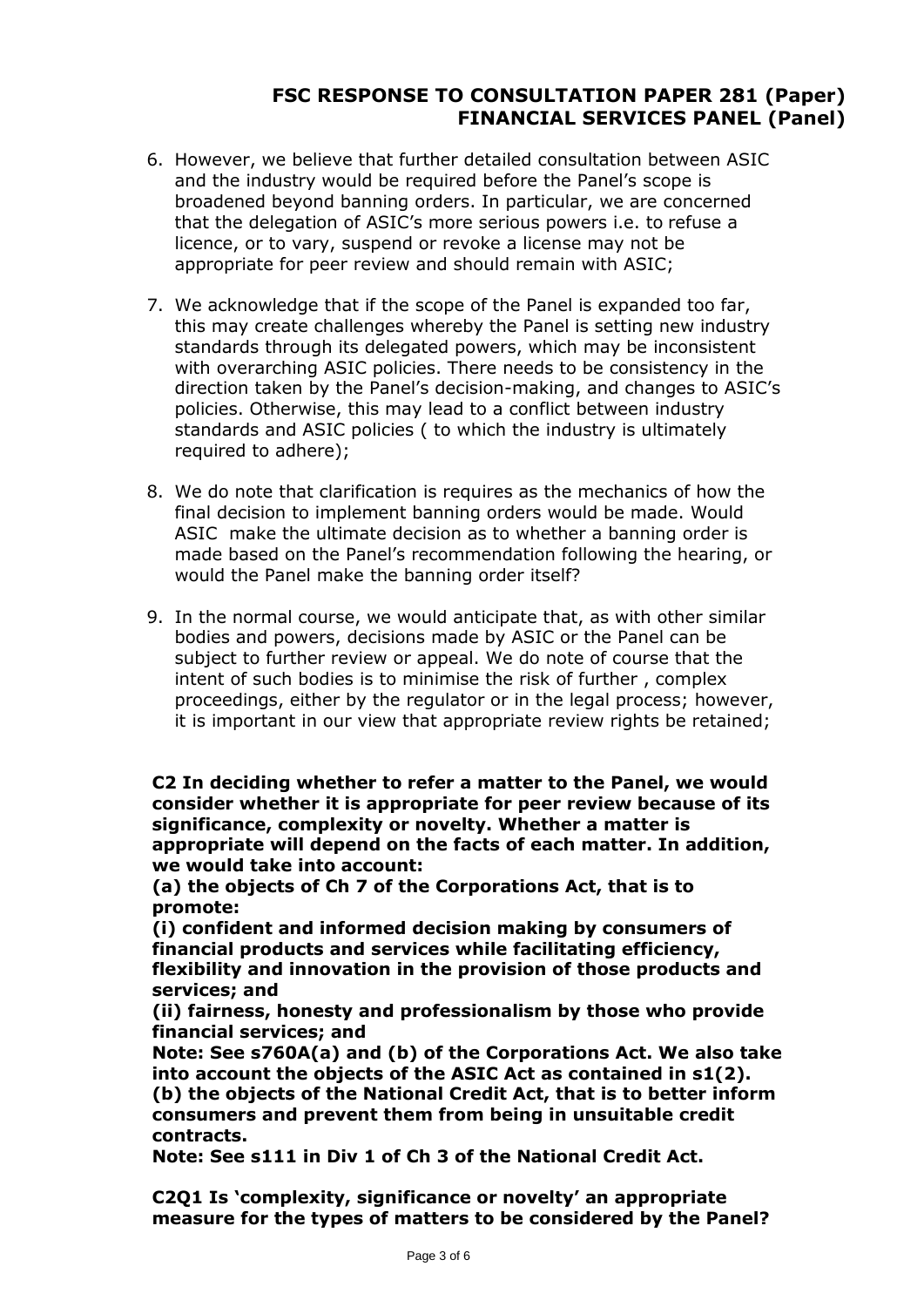**C2Q2 What are your views on how ASIC should distinguish between 'complex' and 'simple' matters and which do you see as more appropriate to be considered by the Panel?**

### **C2Q3 What alternative or additional criteria should be used to assist in determining which matters would be referred to the Panel?**

- 10.We are broadly supportive of ASIC's proposal to refer matters deemed appropriate for peer review because of significance, complexity or novelty. It is stated in the Paper that matters would be referred to the Panel because of *significance, complexity or novelty* and based on the *facts of the matter.* In a practical sense, it would be useful if some examples of such matters, to the extent practicable, could be provided. Further, it would be appropriate in developing guidelines around referrals to the Panel if some element of materiality could be introduced For instance, individuals suspected of misconduct, who are representing a large corporate AFSL (as opposed to a small firm) may be more suited to be heard by the Panel as a banning order relating to a small firm could seriously impact the ongoing AFSL: it could be a de facto decision to revoke an AFSL. However, such instances may be appropriate for the Panel to hear if the Panel's role is to make a recommendation to ASIC, as opposed to making the banning order directly (see above comments seeing ASIC clarification of the Panel's power to make recommendation vs making of a banning order);
- 11.We acknowledge and supports ASIC's proposal that ASIC would determine the appropriateness of matters referred to the Panel based on the facts of the case, as well as s760A of the Corporations Act which encapsulates tenets of Market Integrity;

### **C3 We propose that only matters that are contested by the notice recipient (Recipient) would be referred to the Panel.**

## **C3Q1 Should uncontested matters also be referred to the Panel?**

- 12.We are supportive of ASIC's proposal to refer only contested banning order matters to the Panel. However, we are open to uncontested banning order matters also being referred to the Panel on the basis that the Panel would have the technical knowledge to hear and effectively determine the matter. Further, this would be useful in cases of complexity and novelty for precedent value in other matters;
- 13.This may also assist in ensuring that high standards are maintained in the industry by having an effective order which would industrywide impact;

**C4 We may consider expanding the Panel's powers and/or the scope of the matters to be referred to the Panel in the future. Some examples of powers that we may delegate to the Panel in the future include the power to:**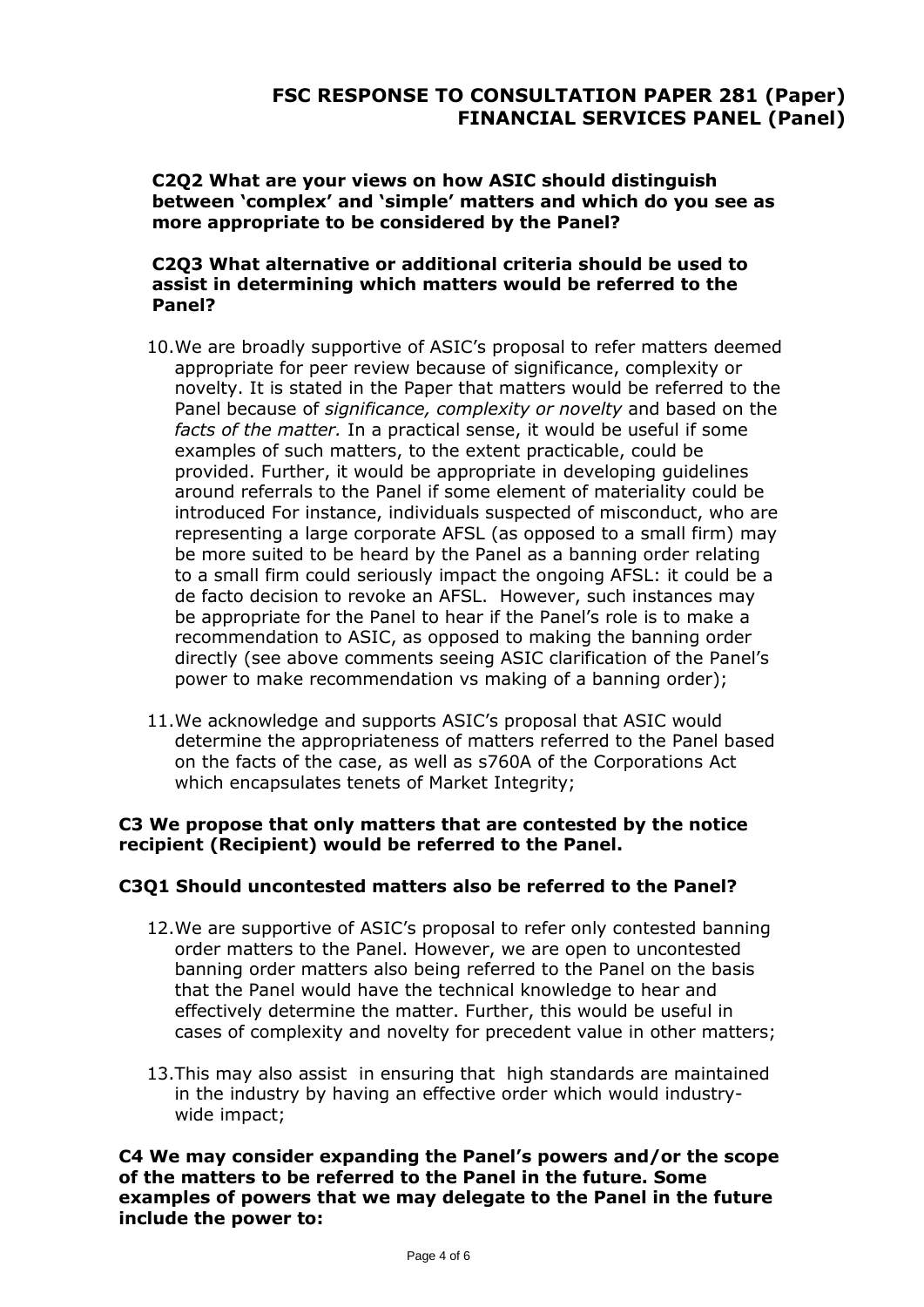- **a) issue infringement notices;**
- **b) refuse an AFS licence or credit licence application;**
- **c) impose conditions on an AFS licence or credit licence; and/or**
- **d) cancel or suspend an AFS licence or credit licence.**

### **C4Q1 What other administrative powers should we delegate to the Panel (in addition to the power to make banning orders) now or in the future?**

- 14.As we indicated in our response to C1 above, in principle, an expansion of the Panel's powers in some instances, may be appropriate, for example, a power to impose fines or outcomes other than banning. However, it is important that any proposed expansion of the Panel's powers take place only after prior industry consultation. Further information around Panel governance and rights of review would be required before further administrative powers are delegated to the Panel;
- 15.The FSC does not currently support the delegation of ASIC's powers to revoke, or refuse AFSLs to the Panel. Given the seriousness of these decisions, in our view, these powers are more suited to remain with the ASIC Commissioner.

### **D1 We propose that one of the three options set out in Table 1 would form the basis for selecting members of the Panel.**

#### **D1Q1 Of the options for the Panel's composition that we have set out in Table 1, which is the most suitable for the Panel's purpose? D1Q2 Are there other options for the Panel's composition that we should consider? Please explain.**

- 16.The FSC broadly supports the various proposed options for the composition of the Panel. However, clarity should be provided in relation to governance, in particular, around Panel member selection and what processes will be put in place to ensure fairness in the selected members. For instance, there is a risk that the Panel hearing a consumer banking case may be made up of consumer advocates, which may result in inconsistency in decisions, decisions not aligning with ASIC policy or decisions being made by people who are less regularly engaged with the legal standards and concepts involved. These are all disadvantages that have already been raised by ASIC;
- 17. We also note that there are issues around the personnel and level of seniority, expertise and experience of persons which ASIC proposes to appoint to the Panel. We also assume that lawyers will be appointed by ASIC to assist the Panel as currently occurs with the MDP;

## **Conflicts of interest**

18. The Paper states that ASIC will *have thorough processes in place to identify and manage conflicts of interest*. Where a Panel member